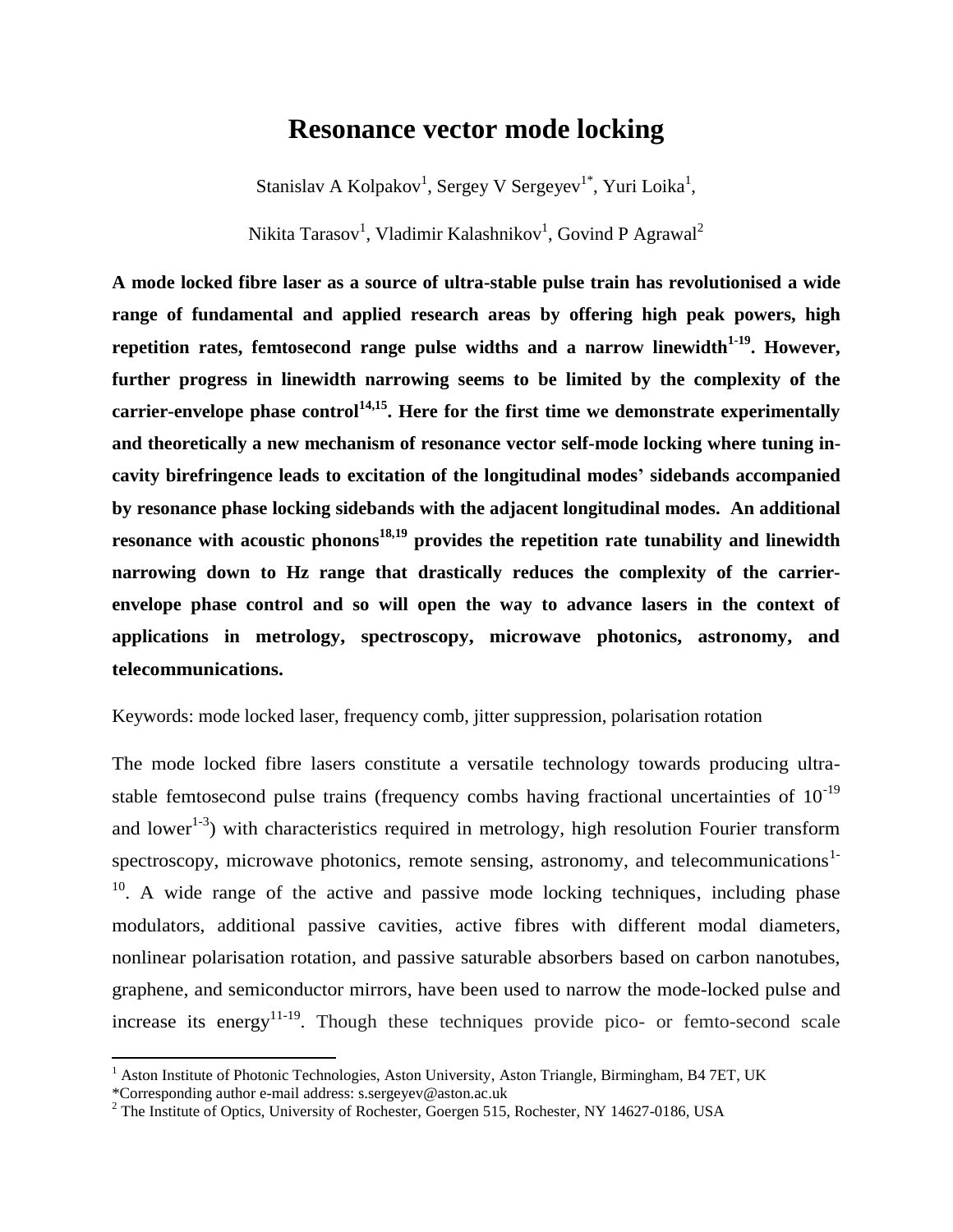pulsewidths, it is still the challenge to realize GHz pulse repetition rates with narrow radiofrequency (RF) linewidth in the Hz range<sup>11-19</sup>. Generally the linewidth narrowing techniques are based on the control of the carrier-envelope phase (CEP) *φce* and provide zero pulse-topulse CEP change ( $\Delta \varphi_{ce} = 0$ ) in the envelope phase <sup>1-3</sup> by heterodyning different harmonics i.e. by detecting the slippage rate (beat note)  $f_{ce} = f_{rep} \Delta \varphi_{ce}$  /2 $\pi$  as a radio-frequency signal (here  $f_{rep}$  is the pulse repetition rate). The phase locking of  $f_{ce}$  with a reference signal enables CEP stabilisation<sup>1,2</sup>. Such techniques allow the RF linewidth suppression from 1 KHz to 1 mHz but their extraordinary complexity impose limits for applications $1-3$ .

One way to reduce the complexity of CEP control has been outlined by Grudinin, Gray and  $co-works<sup>18-19</sup>$ . They demonstrated that resonance of a harmonic of the fundamental longitudinal mode with a transverse acoustic wave leads to tunable mode locking with repetition rates between 100 MHz and a few GHz and narrows RF linewidth down to 100 Hz. It has also been found previously that the multimode Risken-Nummedal-Graham-Haken (RNGH) instability<sup>22-25</sup> in an erbium doped fibre laser (EDFL) is the essential mechanism of unstable self-mode-locking. Finding mechanisms beyond the traditional passive or active mode locking techniques for further pulse train stabilisation may result in advancing the frequency comb technology in the context of aforementioned applications.

In this Letter, for the first time we demonstrate theoretically and experimentally new resonance vector mode locking mechanism leading to the pulse train stabilisation. Complemented by the resonance between a harmonic of the longitudinal mode and an acoustic wave excited by this comb through the electrostriction effect, the dynamics finally results in tunability of the repetition rate and linewidth narrowing.

The output power versus pump power, the emission spectrum, and the pulse train are shown in Figure 1b to 1d. When the pump power exceeded 48 mW, stable mode-locked pulses could be observed on the oscilloscope. As shown by Kalashnikov and co-workers<sup>17</sup>, observed Lorentzian shape of the optical spectrum in Fig. 1c indicates the presence of chirped pulses. As shown in Figure 1d, the observed pulse train has the fundamental repetition rate of 12.21 MHz. The mean value of linewidth at the fundamental frequency at the 3dB level was only 370 Hz (see INSET 1 of Figure 1d and Table 1). This value is much less than typical values of 10 KHz found for mode locked lasers with a saturable absorber  $11-16$ . The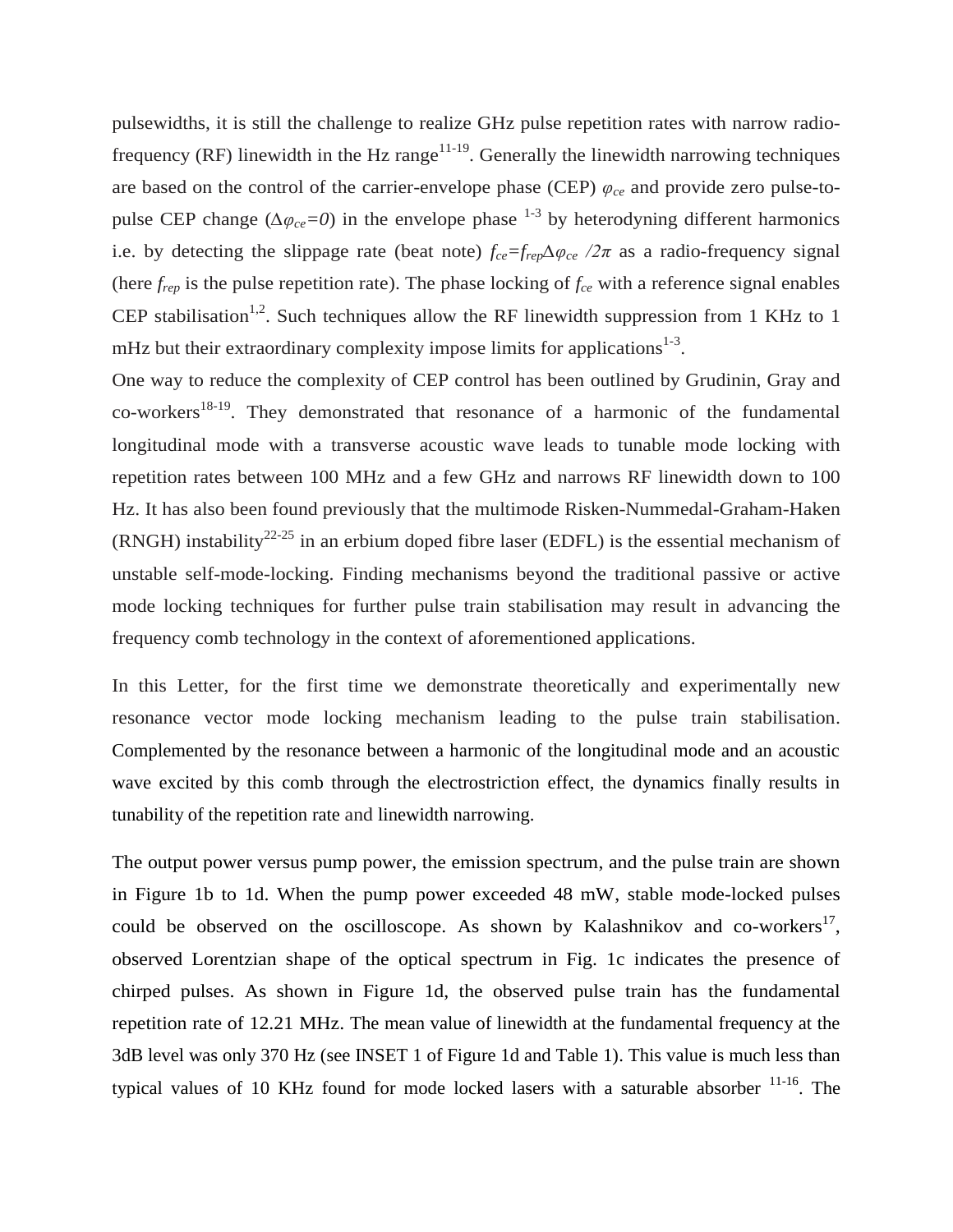

transient time for stabilisation of this regime varies from a fraction of second to few minutes.

**Figure 1** a, Erbium doped fibre laser. EDF: erbium fibre; LD: 1480 nm laser diode for pump; POC1 and POC2: polarization controllers, OISO: optical isolator; WDM: wavelength division multiplexer (WDM), OUTPUT C: 80:20 output coupler. b*,* Average laser output power versus pump power; INSET: the RF linewidth versus pump power. The rectangle indicates the interval where unstable mode-locking patterns have been observed. c, The optical spectrum, INSET: the same spectra plotted using a linear scale. d, The train of pulses at the fundamental frequency, INSET1: RF spectrum for the fundamental frequency, INSET2: time resolved pulse.

The pulse trace with 20 ps pulsewidth is shown in the INSET 2 of Figure 1d (Details of pulse width measurements are found in section Methods). The most stable patterns observed in our experiments were at the fundamental frequency of 12.21 MHz and its high-order harmonics at frequencies of 293.16 MHz, 464.17 MHz and 549.7 MHz (Table I). The dynamics of the harmonic mode locking at 293.16 MHz is illustrated in Figures 2a-2d. A segment of the RF spectra in the mode locked regime is shown in Figure 2a. The lines "A","B" and "C" correspond to the  $23<sup>rd</sup>$ ,  $24<sup>th</sup>$  and  $25<sup>th</sup>$  harmonics of the fundamental frequency whereas lines "s"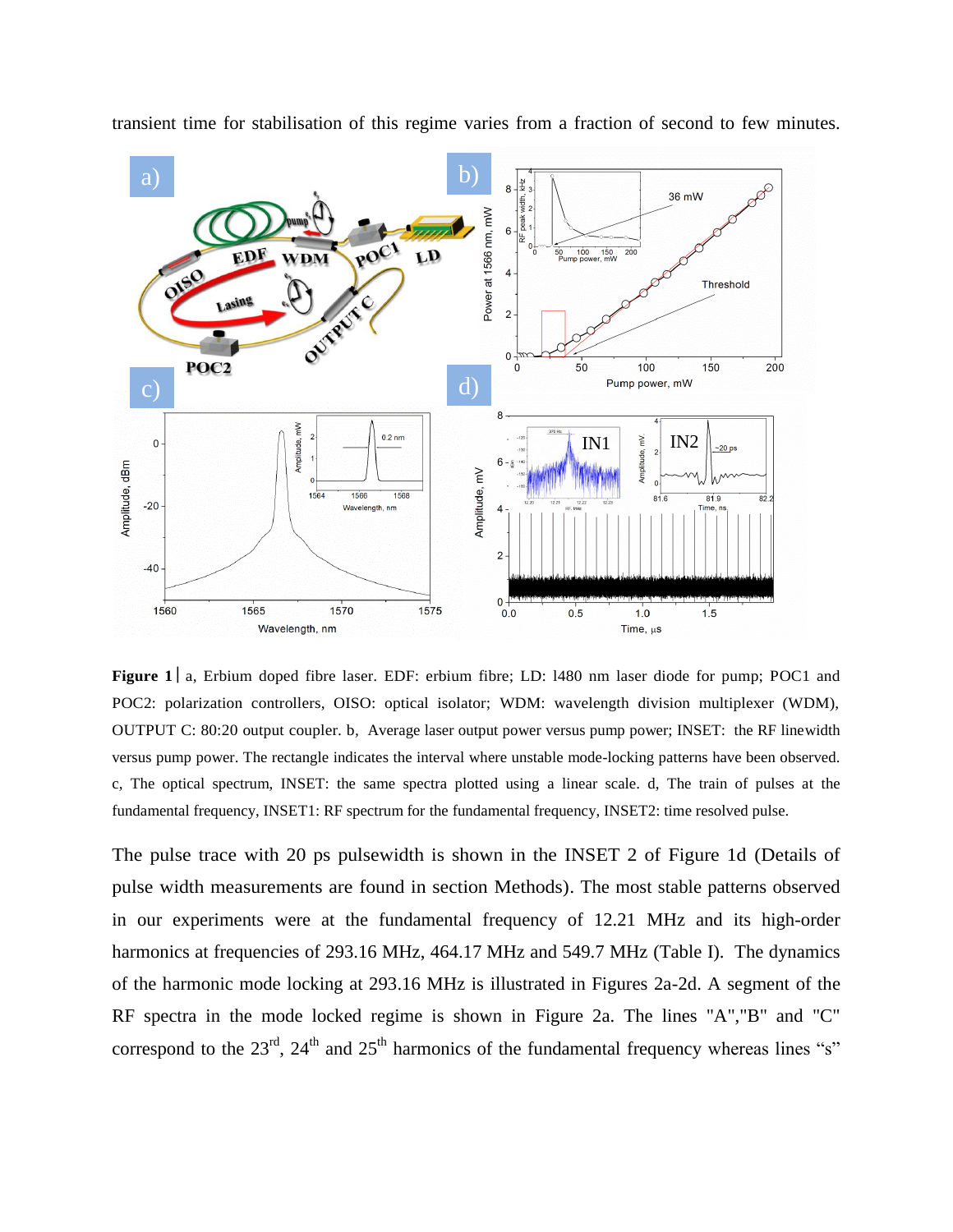| Frequency, | RF peak                     | Temporal         | Long term |
|------------|-----------------------------|------------------|-----------|
| MHz.       | width, Hz.                  | jitter,          | drift     |
|            |                             | ppm <sup>3</sup> |           |
| 12,21      | $[210, 370, 530]^{1,2}$     | 40               | Yes       |
| 97.7       | Unstable                    | Unstable         |           |
| 207.6      | Unstable                    | Unstable         |           |
| 293.16     | $[9, 38, 155]$ <sup>1</sup> | 1.4              | Yes       |
| 464.17     | [22, 38, 150]               | 0.9              | Yes       |
| 549.7      | $[1, 13, 97]$ <sup>1</sup>  | 0.5              | Yes       |
| 842.5      | Unstable                    | Unstable         |           |
| 903.5      | Unstable                    | Unstable         |           |

are satellites of the lines "A","B" and "C". To understand the origin Table 1 Frequencies observed in the experiments

<sup>1</sup> *Asymmetric interval of confidence 0. 95 [min, mean, max]*

<sup>2</sup>*At pump power of 220 mW*

<sup>3</sup> *Parts per million relative to the main value of frequency*

of these satellites, we changed birefringence in the laser cavity by turning the knob of the polarization controller POC2 and kept the pump power fixed at 160 mW.

While the angle of the knob was tuned between 18 positions, the satellites of the adjacent lines "A" and "C" were moving closer to the line labelled "B" as shown in Figure 2b. To get insight into the linewidth compression we show temporal traces and RF spectra for the last four steps (labelled with (15), (16), (17) and (18)) in Figures 2c and 2d, respectively. For the position 15 in Figures 2c and 2d the distance between the satellites is slightly less than 3MHz and correspond to the situation when the satellites vanished completely. The RF line corresponding to the fundamental comb frequency appears unchanged and the RF spectrum also seems be unchanged. In the position 16, the distance between satellites was diminished. In this position, the noise demonstrated a periodic pattern, and the RF spectrum became broader and had "three humps". After the knob of POC2 was turned again (17) the oscilloscope traces (Figure 2c, (17)) showed a regularly modulated oscillations at 293.16 MHz and the bias period close to 20 ns (50 MHz). The RF spectrum now exhibited multiple peaks.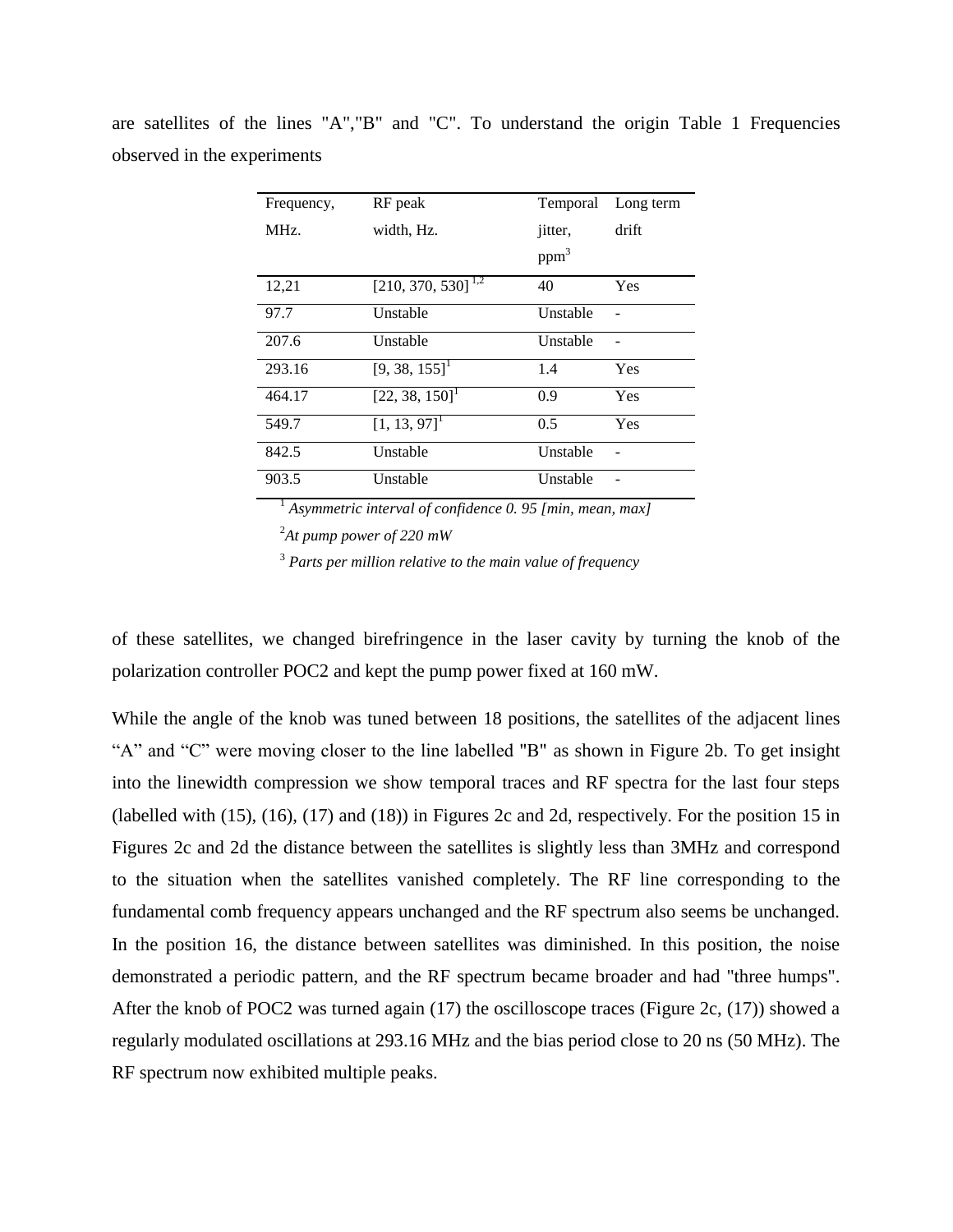

**Figure 2** a, RF comb showing  $23^{rd}$ ,  $24^{th}$  and  $25^{th}$  harmonics along with their satellites. b, satellites tuning with the help of in-cavity polarisation controller POC2. c, Emergence of the 293.16 MHz pulse train for the positions 15, 16, 17 and 18 of the POC2. d, Evolution of the RF spectrum of the 293.16 MHz line for the positions 15, 16, 17 and 18 of the POC2.

Finally, after the last rotation of the knob (18) the modulation disappeared and the regular oscillations pattern at the frequency of 293.16 MHz became visible. The RF spectrum now showed a narrow resonance line growing up to 60 dB. In addition to these results, we have observed stable and unstable pulse trains at different frequencies as shown in Table 1 and Supplementary Information. The tuning between different harmonics was performed by adjusting POC2 and the value of the pump power.

To understand the mechanism of stable self-mode locking along with tunability of harmonic mode locking and linewidth narrowing, we have developed a new vector model of EDFLs as described in section Methods. Additionally, the results of linear stability analysis are shown in Fig.3. As shown in section Methods, birefringence tuned by POC2 causes modulation of Stokes parameters along the cavity with an angular frequency equal to the difference between the incavity and polarisation hole burning parts of the birefringence strength. In the same way as for the Faraday instability, this spatial modulation is related to the frequency spectrum through the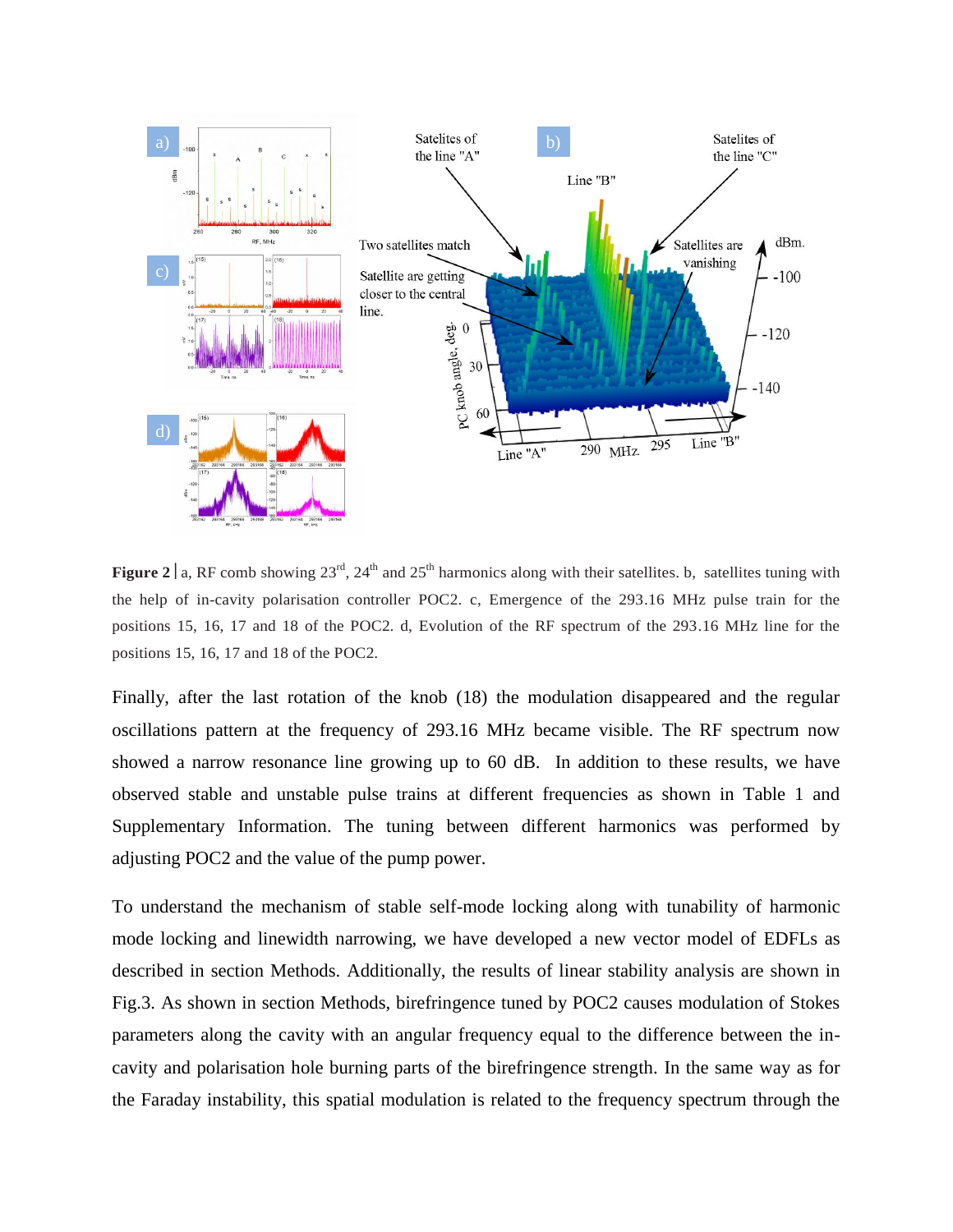linear dispersion relation defined by the eigenvalue problem and results in the formation of satellites for all longitudinal modes with the splitting proportional to the birefringence strength.



**Figure 3** Left column, Satellite frequencies for A, B and C lines as a function of the birefringence strength 2β. Frequencies are normalized to the fundamental frequency. Right column, Real part of eigenvalues found from Equations (1). Parameter  $\Delta_{\beta}$  is accounting for birefringence in an active medium induced by polarisation hole burning (details are found in the sections Methods and Supplementary Information).

The same as in Figure 2b, the frequencies of satellites from the adjacent lines "A" and "C" move toward the frequency of line "B" (Figure 3 left column). The mechanism of phase locking is similar to the active mode locking where harmonic modulation of the central frequency *ω=q* at the frequency  $\pm \Delta\Omega_2$  produces sidebands at the frequencies  $q \pm \Delta\Omega_2$  and locks the adjacent modes, which in turn lock their adjacent modes etc. Unlike previous scalar models of RNGH instability, the uniform distribution of the optical field in the cavity is stable with respect to perturbations at the harmonics of the fundamental frequency owing to negative real parts of eigenvalues (Details are found in Supplementary Information). The distinguished feature of the vector model is the presence of the vector branch of complex eigenvalues with the positive real parts that presents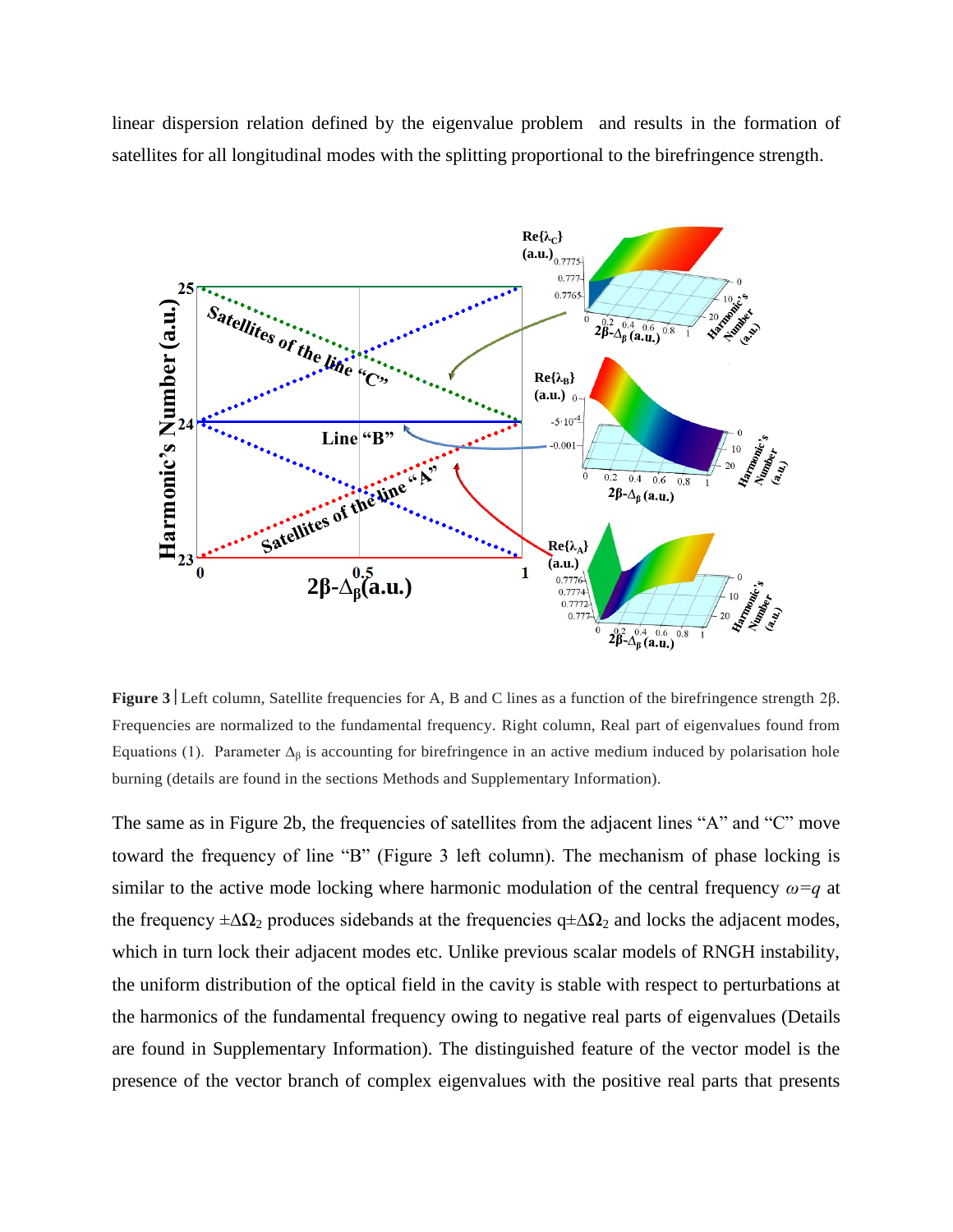evidence of the satellites emergence (Figure 3 in the top and bottom of right column). The interaction of harmonics and satellites beyond the resonance conditions leads to the emergence of the beat tone as illustrated in Figure 2c. Thus, unlike the previous experimentally observed unstable mode locking due to RNGH instability<sup>22-25</sup>, we have observed stable harmonic mode locking at 293.16 MHz, 464.17 MHz and 549.7 MHz. Grudinin and Gray <sup>18,19</sup> showed that the stabilisation at these frequencies can be caused by strong coupling between the frequency comb and transverse acoustic wave excited by this comb through electrostriction effect. It seems likely that the synchronisation in the regime of a strong coupling between frequency comb and transverse acoustic wave leads to the phase noise suppression taking the form of the linewidth narrowing <sup>26,27</sup>.

In conclusion, we demonstrate experimentally new vector self-mode locking operation of an EDFL. By adjusting the in-cavity polarisation controller and the pump power we were able to switch the stable fundamental mode operation at 12.21 MHz to the harmonic mode locked operation at 293.16 MHz, 464.17 MHz and 549.7 MHz along with linewidth narrowing from hundreds of Hz to a few Hz. To explain stable fundamental mode operation, we developed a new vector model which demonstrates a new kind of the vector multimode RNGH instability. At this point a resonance between the frequency comb and acoustic wave is excited through the electrostriction effect that enforces harmonic mode locking and phase noise suppression taking the form of linewidth narrowing. In the future extension of the vector model given in the section method, we shall develop a vector model of jitter for mode locked fibre lasers to quantify the linewidth narrowing and repetition rate tunability.

### **Methods**

**Experimental setup.** The experimental setup is illustrated in Figure 1a. The cavity includes 15.8 m of standard telecommunication fibre (SMF28) and 75 cm of Liekki Er80-8/125 gain fibre (EDF) with the anomalous dispersion of -20 fs<sup>2</sup>/mm and modal field diameter of 9.5  $\mu$ m. The length of the whole cavity taking in account the physical length of all components was 17 meters. The pump diode (FOL14xx series with isolator) has the maximum optical power up to 250 mW, which was measured after the polarization controller POC1, optical isolator (not shown in Figure 1a) and wavelength division multiplexer (WDM). A manual polarization controller POC1 and an optical isolator for 1560 nm were placed between the diode output and the WDM.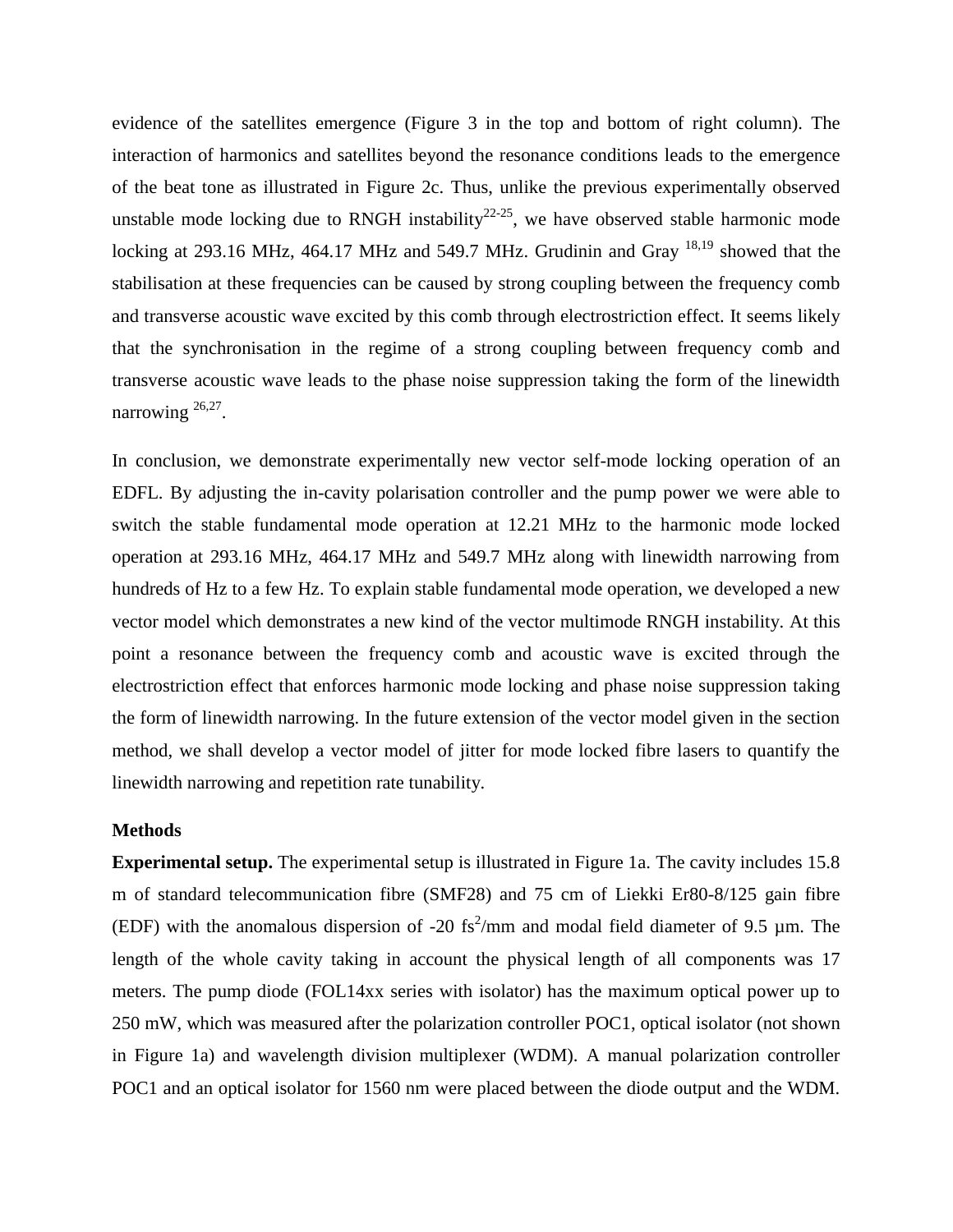The isolator between the diode and the laser was used to prevent degradation of the diode power during the device operation and to improve the laser diode stability. The LDR1500E driver was used to drive the laser diode. The output coupler 80:20 was used to direct the light out of the cavity. In the first experiment, the laser was assembled with an optical isolator with 25 dB attenuation. In this configuration it was impossible to obtain periodic pulsations and the output exhibited noisy behaviour. As we found, the back propagated wave interacts with the gain fibre changing the inverse population and preventing stable operation. After installation of an isolator with 51 dB attenuation, the laser was successfully mode locked. The back propagated radiation was controlled through the auxiliary port (not shown in Figure 1a) and the level of the backscattered power was measured to be -49 dB in comparison with the power measured from the port labelled with "OUTPUT C".

**Mode locked operation threshold**. The threshold was found to be close to 36 mW of the pump power using linear extrapolation of the signal vs pump power curve to zero value of the signal power, as illustrated in Figure 1b. When the pump power has the value of 36 mW (inset of Figure 1b) a sharp peak appears at 12.21 MHz in the RF spectrum. As illustrated in the inset, after the peak becomes visible its width decreases from 4 KHz down to 300 Hz.

**Pulse width.** The pulse duration was too large to be measured with an autocorrelator. To estimate the pulse parameters, we used an ultrafast photo-detector XPDV232OR with the bandwidth of 50 GHz. This detector in turn was connected to DSO-X93204A oscilloscope with the bandwidth of 32GHz. The pulse width of 20 ps was obtained using the oscilloscope trace and the *x*  $\frac{\sin x}{x}$  interpolation software supplied by Agilent. This algorithm gave us the effective resolution of 781 fs/point. The pulse energy was estimated to be 1.4 nJ. The time bandwidth product (TBWP) was calculated to be 0.5 using the formula  $K = \frac{C1/3}{\lambda^2}$  $K = \frac{cT\Delta\lambda}{r^2}$ , where *T* is the pulse duration,  $\Delta \lambda$  is the width of the optical spectrum and  $\lambda$  is central optical wavelength. Since the TBWP for Gaussian pulse is 0.441, we have assumed that pulses have are slightly chirped.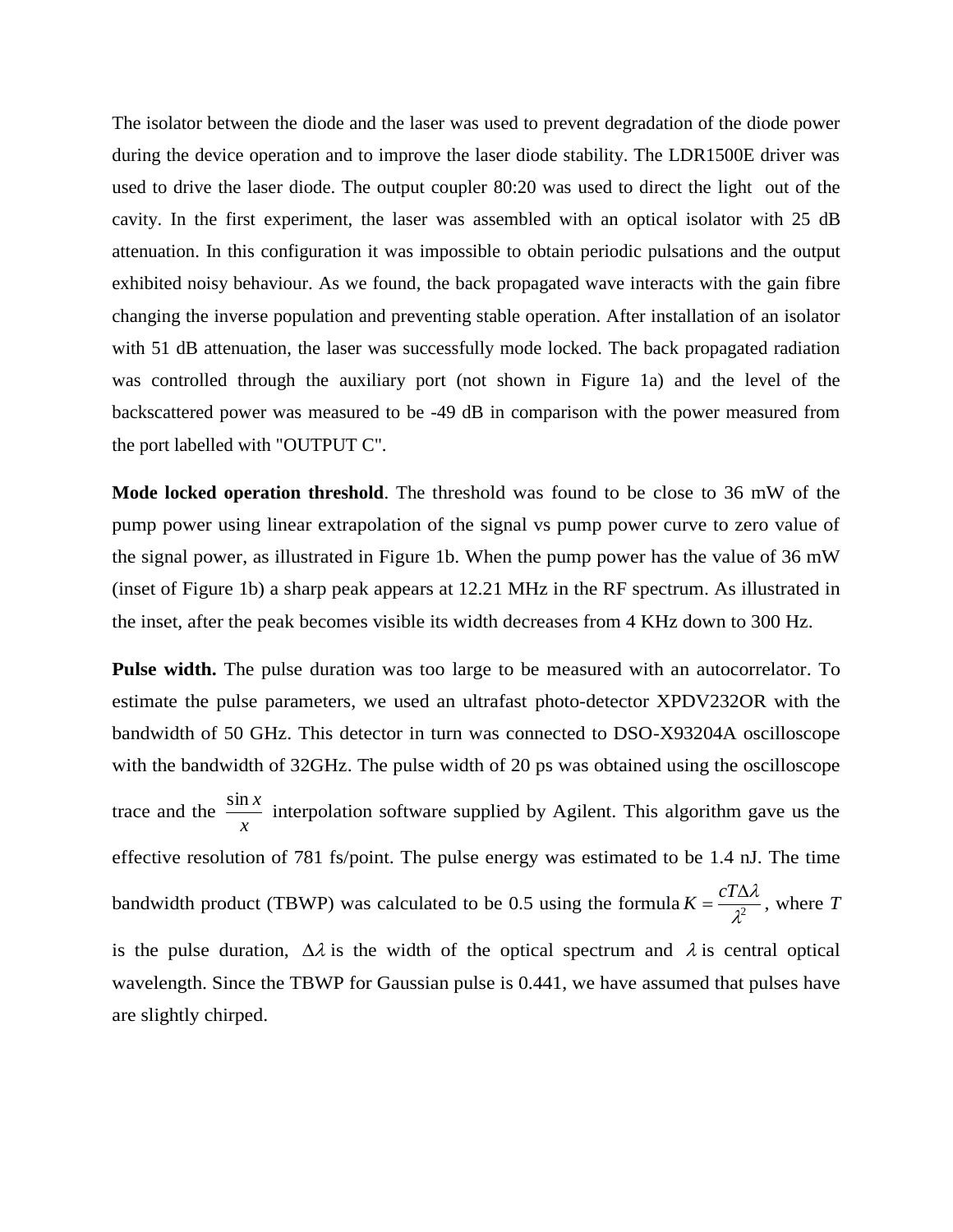**Vector model.** Evolution of the laser SOPs and population of the first excited level in  $Er<sup>3+</sup>$ doped active medium was modelled using the following equations derived from the vector theory developed by Sergeyev and co-workers in  $^{28,29}$ :

$$
\frac{\partial S_{0}}{\partial z} + \frac{\partial S_{0}}{\partial t} = \left( \frac{2\alpha_{1}f_{1}}{1+\Delta^{2}} - 2\alpha_{2} \right) S_{0} + \frac{2\alpha_{1}f_{2}}{1+\Delta^{2}} S_{1} + \frac{2\alpha_{1}f_{3}}{1+\Delta^{2}} S_{2},
$$
\n
$$
\frac{\partial S_{1}}{\partial z} + \frac{\partial S_{1}}{\partial t} = \gamma S_{2} S_{3} + \left( \frac{2\alpha_{1}f_{1}}{1+\Delta^{2}} - 2\alpha_{2} \right) S_{1} + \frac{2\alpha_{1}f_{2}}{1+\Delta^{2}} S_{0} - \frac{2\alpha_{1}f_{3}\Delta}{1+\Delta^{2}} S_{3},
$$
\n
$$
\frac{\partial S_{2}}{\partial z} + \frac{\partial S_{2}}{\partial t} = -\gamma S_{1} S_{3} + \frac{2\alpha_{1}f_{3}}{1+\Delta^{2}} S_{0} + \left( \frac{2\alpha_{1}f_{1}}{1+\Delta^{2}} - 2\alpha_{2} \right) S_{2} + \left( \frac{2\alpha_{1}f_{2}\Delta}{1+\Delta^{2}} - 2\beta \right) S_{3},
$$
\n
$$
\frac{\partial S_{3}}{\partial z} + \frac{\partial S_{3}}{\partial t} = \frac{2\alpha_{1}\Delta f_{3}}{1+\Delta^{2}} S_{1} - \frac{2\alpha_{1}\Delta f_{2}}{1+\Delta^{2}} S_{2} + 2\beta S_{2} + \left( \frac{2\alpha_{1}f_{1}}{1+\Delta^{2}} - 2\alpha_{2} \right) S_{3},
$$
\n
$$
\frac{df_{1}}{dt} = \varepsilon \left[ \frac{\left( \chi - 1 \right)I_{p}}{2} - 1 - \left( 1 + \frac{I_{p}}{2} + d_{1}S_{0} \right) f_{1} - \left( d_{1}S_{1} + \frac{I_{p}}{2} \frac{\left( 1 - \delta^{2} \right)}{\left( 1 + \delta^{2} \right)} \right) f_{2} - d_{1}S_{2}f_{3} \right],
$$
\n
$$
\frac{df_{2}}{dt} = \varepsilon \left[ \frac{\left( 1 - \delta^{2} \right)I_{p}(\chi - 1)}{\left( 1 + \delta^{2} \right)} - \left(
$$

Here time and length are normalised to the round trip and cavity length respectively;  $S_i$  $(i=0,1,2,3)$  are the Stokes parameters  $(S_0$  is the output power, pump and lasing powers are normalised to the corresponding saturation powers);  $a<sub>l</sub>$  is the total absorption of erbium ions at the lasing wavelength,  $\alpha_2$  is the total insertion losses in cavity,  $\beta$  is the birefringence strength  $(2\beta = 2\pi L/L_b$ ,  $L_b$  is the beat length);  $\delta$  is the ellipticity of the pump wave,  $\varepsilon = \tau_R/\tau_{Er}$  is the ratio of the round trip time  $\tau_R$  to the lifetime of erbium ions at the first excited level  $\tau_{Er}$ ;  $\chi = (\sigma_a^{(L)} + \sigma_e^{(L)})/\sigma_a^{(L)}$ ,  $\sigma_{a(e)}^{(L)}$ ,  $\sigma_a^{(P)}$  are absorption and emission cross sections at the lasing wavelength and absorption cross section at the pump wavelength;  $\Delta$  is the detuning of the lasing wavelength with respect to the maximum of the gain spectrum (normalised to the gain spectral width);  $d_1 = \chi/\pi (1 + \Delta^2)$ . Equations (1) have been derived under approximation that the dipole moments of the absorption and emission transitions for erbium doped silica are located in the plane that is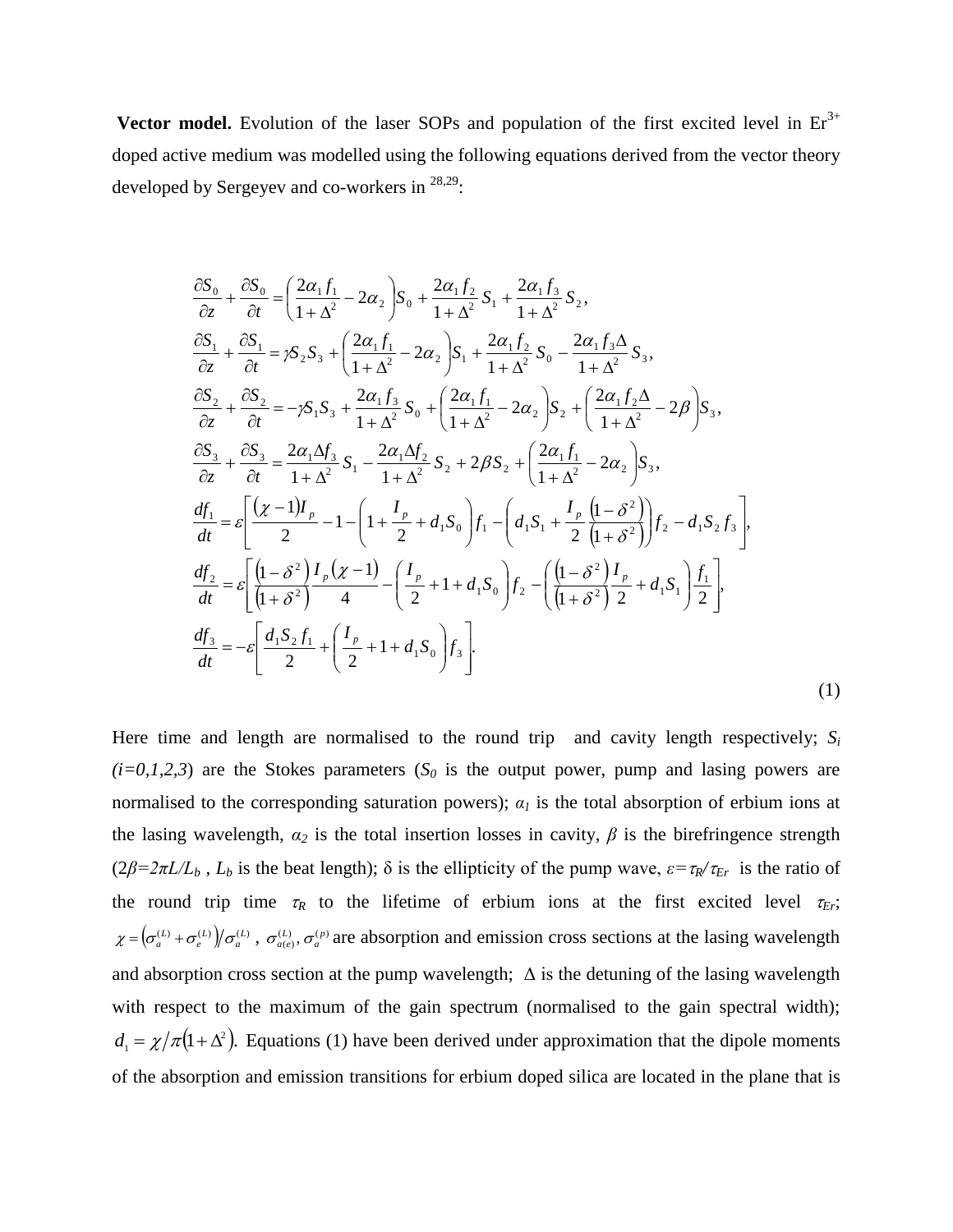orthogonal to the direction of the light propagation. This results in an angular distribution of the excited ions  $n(\theta)$  which can be expanded into a Fourier series as follows:

$$
n(\theta) = \frac{n_0}{2} + \sum_{k=1}^{\infty} n_{1k} \cos(k\theta) + \sum_{k=1}^{\infty} n_{2k} \sin(k\theta).
$$
 (2)

Unlike more general assumption of the 3D orientation distribution of the dipole orientations, Equation (2) allows deriving finite dimension system of the differential equations (1) where only *n0, n12* and *n<sup>22</sup>* components contribute to the vector dynamics. A linear stability analysis of the solution in the case of circularly polarised pump ( $\delta=1$ ), a uniform field ( $\partial S_i/\partial z = 0$ ) and a steady state ( $\partial S_i/\partial t = 0$ ) can be found in Supplementary Information. Using it, we find three branches of eigenstates

$$
(I) \quad \lambda_0 = iq,
$$
  
\n
$$
(II) \quad \lambda_1 = A_1(q, I_p) + iq, \quad \lambda_2 = A_2(q, I_p) + i(q + \Delta\Omega_1(q, I_p)),
$$
  
\n
$$
\lambda_3 = A_3(q, I_p) + i(q - \Delta\Omega_1(q, I_p)),
$$
  
\n
$$
(III) \quad \lambda_4 = A_4(q, I_p, \beta) + iq, \quad \lambda_5 = A_5(q, I_p, \beta) + i(q + \Delta\Omega_2(q, I_p, \beta)),
$$
  
\n
$$
\lambda_6 = A_6(q, I_p, \beta) + i(q - \Delta\Omega_2(q, I_p, \beta)),
$$
  
\n
$$
A_1(q, I_p) < 0, \quad A_2(q, I_p) < 0, \quad A_3(q, I_p) < 0, \quad A_4(q, I_p) < 0, \quad A_5(q, I_p) > 0, \quad A_6(q, I_p) > 0.
$$
\n
$$
(3)
$$

Here *q* is the wave number of the longitudinal mode. All details related to numerical calculations of eigenvalues are found in Supplementary Information. For branch III, *q=23, 24,* and *25* (*A*, *B*, and *C* lines and satellites), and  $I_p = 10$ , the particular eigenfrequencies along with real parts of eigenvalues vs birefringence strength are shown in Figure 3. As follows from the structure of Equations (1), birefringence in the laser cavity comprises two parts, viz. birefringence of the passive fibre combined with birefringence induced by the in-cavity polarisation controller (  $2\beta = 2\pi L/L_b$ ) and birefringence caused by polarisation hole burning in the active fiber (  $\Delta_{\beta} = 2\alpha_I f_2 \Delta/(1+\Delta^2)$ ) <sup>28,29</sup>. In the experiments we have observed the threshold pump power of 36 mW. This value is significantly less than the modulation instability threshold. The modulation instability leads to oscillations at frequencies of hundreds  $GHz<sup>30</sup>$  which were not observed in the experiment. This means the approximation where the Kerr nonlinearity and second order dispersion are neglected is valid in the context of the qualitative description of the experimentally observed vector self-mode locking. The length of the pulses in the experiments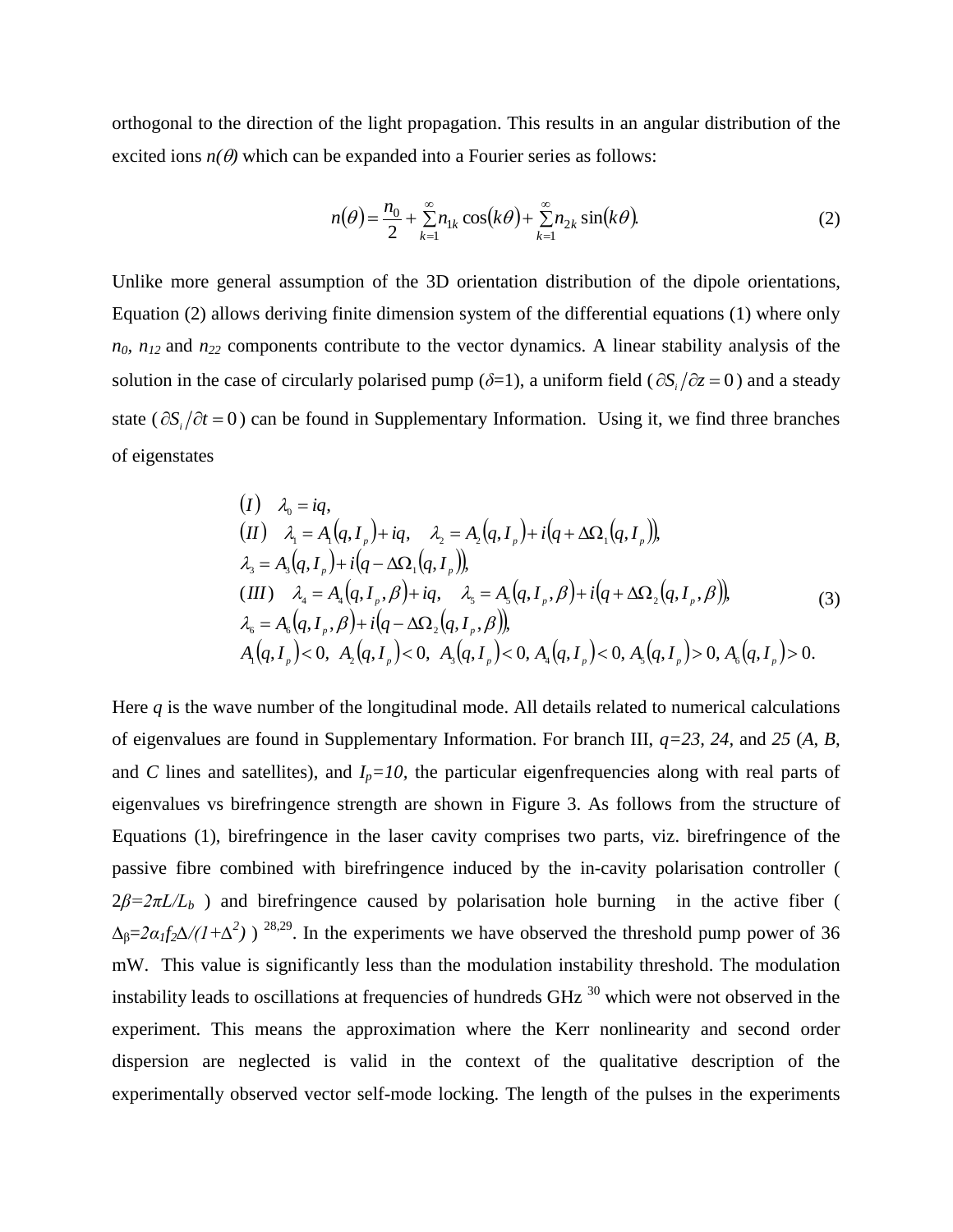was estimated to be of 20 ps. It is much longer than the time of transverse relaxation of 160 fs. For this reason the dynamics of the medium polarisation also was ignored<sup>22</sup>.

## ACKNOWLEDGMENTS

We are grateful to Dr Thomas Allsop from the school of Engineering & Applied Science, Aston University, Birmingham for fruitful discussion during the experiments.

This work was supported by Leverhulme Trust (Grant ref: RPG-2014-304), FP7-PEOPLE-2012- IAPP (project GRIFFON, No. 324391) and the West Midlands European Regional Development Fund (ERDF) project.

## **REFERENCES**

- 1. Ma, L.‑S., et al. Optical Frequency Synthesis and Comparison with Uncertainty at the 10- <sup>19</sup> Level. *Science* **303**, 1843–1845 (2004).
- 2. Cundiff, S.T. and Ye, J. Colloquium: Femtosecond optical frequency combs. *Rev. Mod. Phys.* **75**, 325-342 (2003).
- 3. Koke, S., et al. Direct frequency comb synthesis with arbitrary offset and shot-noiselimited phase noise. *Nature Photon.* **4**, 462-465 (2010)
- 4. Schibli, T. R., et al. Optical frequency comb with submillihertz linewidth and more than 10 W average power. *Nature Photon.* **2**, 355-359 (2008)
- 5. Takahata, K., et al. Absolute frequency measurement of sub-Doppler molecular lines using a 3.4-m difference-frequency-generation spectrometer and a fiber-based frequency comb. *Phys. Rev. A* **80**, 032518 (2009).
- 6. Mandon, J., Guelachvili, G., Picqué, N. Fourier transform spectroscopy with a laser frequency comb. *Nature Photon.* **3**, 99-102 (2009).
- 7. Fortier, T.M., et al. Generation of ultrastable microwaves via optical frequency division. *Nature Photon.* **5**, 425-429 (2011).
- 8. Ghelfi, P., et al. A fully photonics-based coherent radar system. *Nature* **507**, 341-345 (2014).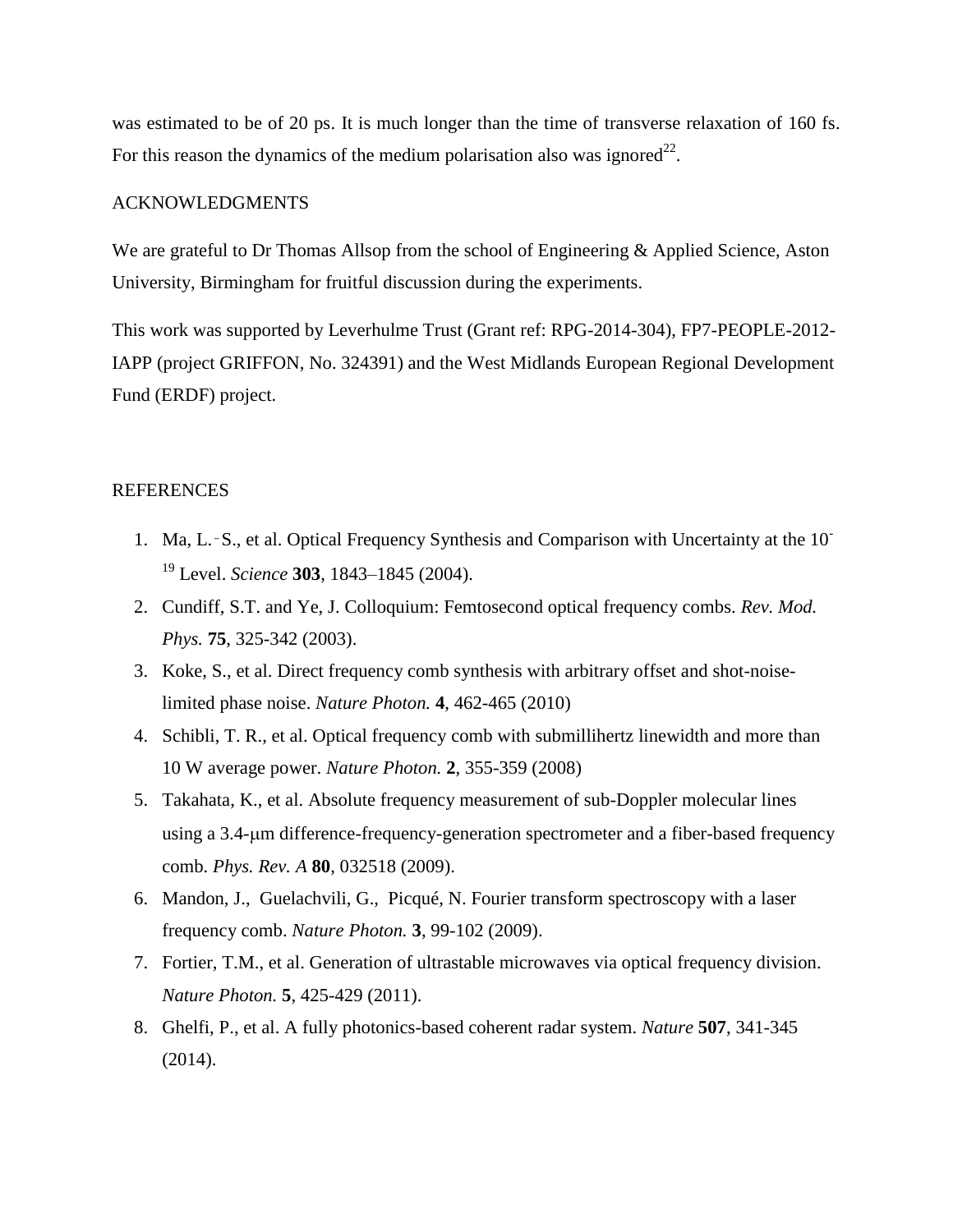- 9. Steinmetz, T., et al. Laser Frequency Combs for Astronomical Observations. *Science* **321**, 1335–1337 (2008).
- 10. Hillerkuss, D., et al. 26 Tbit s-1 line-rate super-channel transmission utilizing all-optical fast Fourier transform processing. *Nature Photon*. **5**, 364–371 (2011).
- 11. Haus, H. A. Mode-locking of lasers. IEEE J. Select. Topics Quantum Electron. 6, 1173–1185 (2000).
- 12. Grelu, Ph., Akhmediev, N. Dissipative solitons for mode-locked lasers. *Nature Photon.* **6**, 84–92 (2012)
- 13. F. Wang, F. et al. Wideband-tuneable, nanotube mode-locked, fibre laser. *Nature Nanotech.* **3**, 738 - 742 (2008)
- 14. Martinez, A., Sun, Zh., Nanotube and graphene saturable absorbers for fibre lasers. *Nature Photon.* **7**, 842–845 (2013)
- 15. Keller, U. Recent developments in compact ultrafast lasers. *Nature* 424, 831-838 (2003)
- 16. Peccianti, M., et al. Demonstration of a stable ultrafast laser based on a nonlinear microcavity. Nature Commun. 3, doi:10.1038/ncomms1762 (2012)
- 17. Kalashnikov, V.L., Podivilov, E., Chernykh, A., Apolonski, A. [Chirped-pulse oscillators:](http://info.tuwien.ac.at/kalashnikov/apb.pdf)  [theory and experiment.](http://info.tuwien.ac.at/kalashnikov/apb.pdf) *Appl. Phys. B* **83**. 503-510 (2006).
- 18. Gray, S., Grudinin, A. B., Loh, W. H., Payne, D. N. Femtosecond harmonically modelocked fiber laser with time jitter below 1 ps. Optics Lett. **20** 189-191 (1995).
- 19. Grudinin, A. B. & Gray, S. Passive harmonic mode locking in soliton fiber lasers. *J. Opt. Soc. Am. B* **14**, 144-154 (1997).
- 20. Cross, M. C., Hohenberg, P. C. Pattern formation outside of equilibrium. *Rev. Mod. Phys.* **65**, 851-1112 (1993)
- 21. Szwaj Ch., Bielawski, S., Derozier, D., Erneux, T. Faraday instability in a Multimode Laser. *Phys. Rev. Lett.* **80**, 3968-3971 (1998)
- 22. Pessina E. M., Bonfrate G., Fontana F., and Lugiato L. A. ,Experimental observation of the Risken-Nummedal-Graham-Haken multimode laser instability *Phys. Rev. A* **56**, 5, 4086-4093 (1997)
- 23. Risken H., Nummedal K., Instability of off resonance modes in lasers. *Phys. Lett. A* 26, 275-276 (1968);
- 24. Risken H., Nummedal K., Self-Pulsing in Lasers. *J. Appl. Phys.* **39**, 4662-4672 (1968)